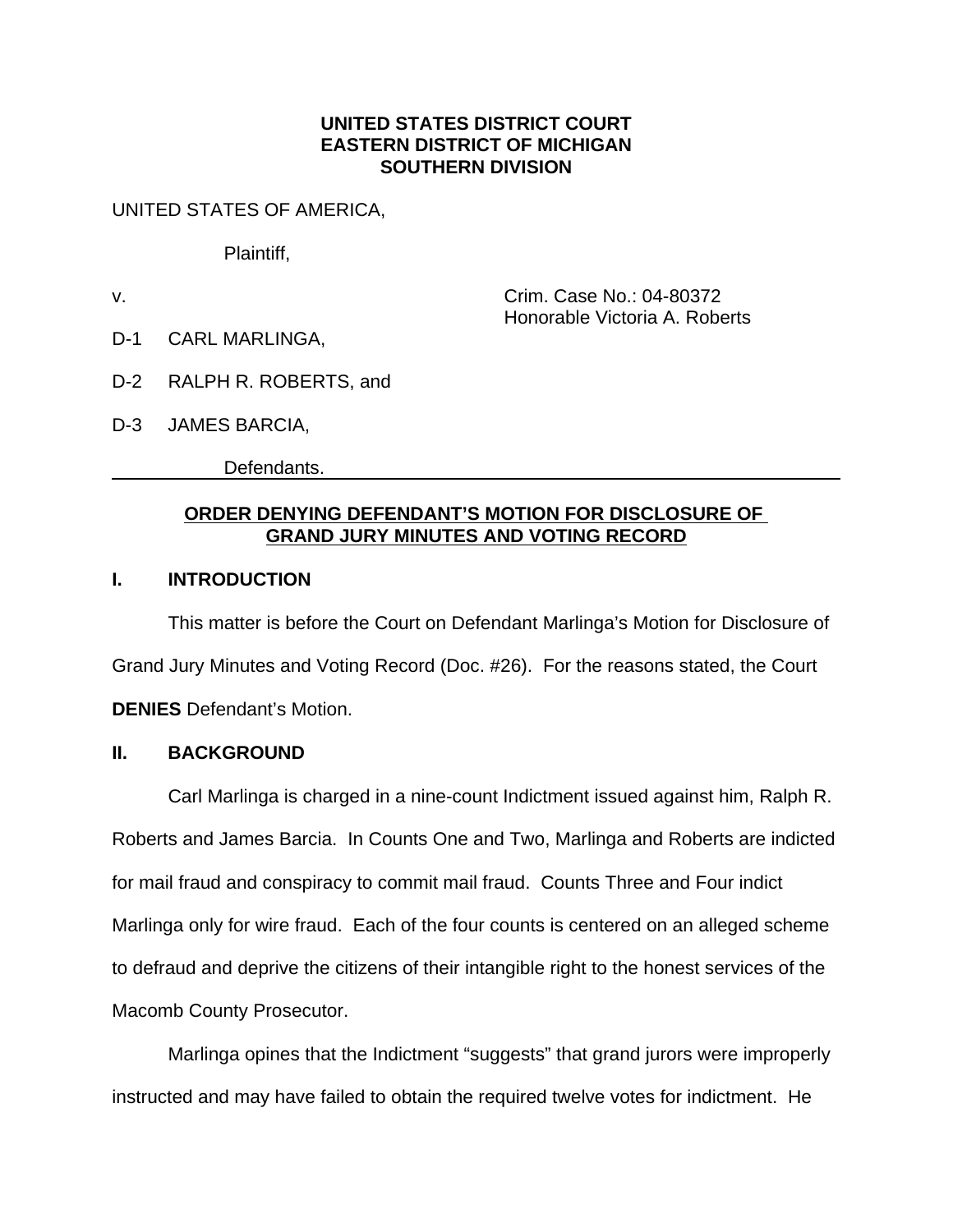seeks access to the grand jury minutes and voting record relating to Counts One through Four to "shed light on the questions so raised." Marlinga Mo. for Disclosure at 6.

#### **III. APPLICABLE LAW AND ANALYSIS**

"Courts [are] reluctant to lift unnecessarily the veil of secrecy from the grand jury." *Douglas Oil Co. v. Petrol Stops Northwest*, 411 U.S. 211, 219 (1979). Indeed, "[t]here is a strong policy in favor of maintaining the secrecy of grand jury proceedings. *United States v. Azad, 806 F.2d 291, 294 (6<sup>th</sup> Cir. 1986). However, the rule of secrecy has* exceptions, which are set forth in Federal Rule of Criminal Procedure 6(e)(3). "The court may authorize disclosure– at a time, in a manner, and subject to any other conditions that it directs– of a grand-jury matter... at the request of a defendant who shows that a ground may exist to dismiss the indictment because of a matter that occurred before the grand jury." Fed.R.Cr.P. 6(e)(3)(E)(ii). This showing must be demonstrated with particularity. *See In re Grand Jury 89-4-72*, 932 F.2d 481, 488-89 (6th Cir. 1991) (stating that this heavy burden is to protect the secrecy of grand jury proceedings). The need for the grand jury materials must be compelling. *Id.* at 483.

"A presumption of regularity attaches to grand jury proceedings, and [the party seeking grand jury proceedings has]... the 'difficult burden' of proving any irregularity." *Azad*, 809 F.2d at 295. Additionally, Court have held that "the mere suspicion that the grand jury may not have been properly instructed with respect to [a] legal definition... is insufficient to establish [a sufficient reason] to disclosure of grand jury materials." *United States v. Trie*, 23 F.Supp.2d 55, 62 (D.D.C. 1998); *see United States v. Buchanan*, 787 F.2d 477, 487 (10th Cir. 1986); *United States v. Abdul-Malik*, 903 F. Supp. 550, 553 (S.D.N.Y. 1995). "[T]he district court has wide discretion to decide whether the need for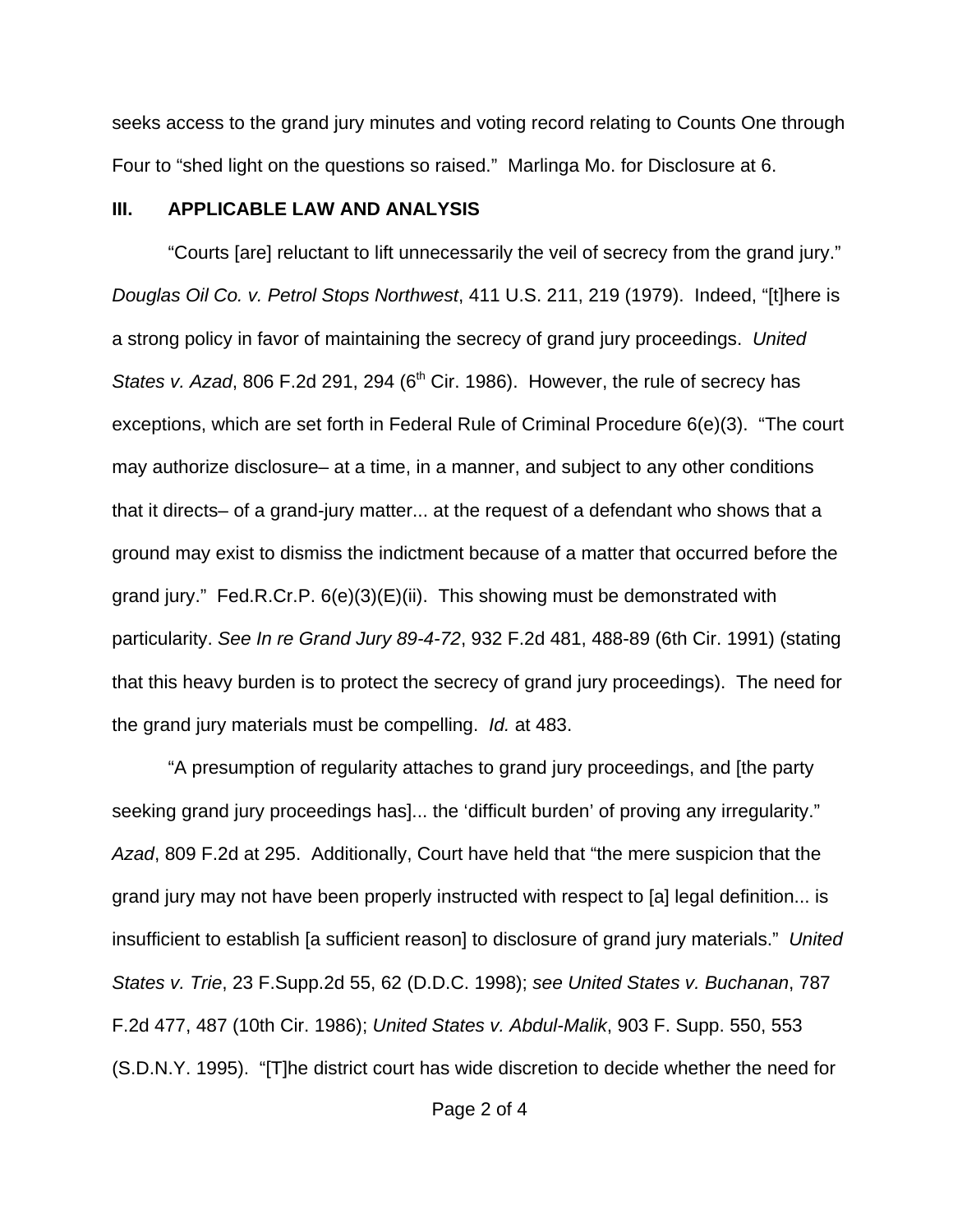secrecy predominates or the need for disclosure predominates." *FDIC v. Ernst & Whinney*, 921 F.2d 83, 86 (6<sup>th</sup> Cir. 1990).

A. Marlinga Fails To Demonstrate A Compelling Need For Access to Grand Jury Minutes and Voting Record

Marlinga urges this Court to grant access to the grand jury minutes and voting record. To support this request, Marlinga argues that because the Indictment alleges that he agreed both "implicitly and explicitly" to be influenced or affected by the receipt of campaign contributions tends to "suggest that the grand jurors were improperly instructed on the law pertaining to Counts One through Four." Marlinga Mo. Grand Jury Minutes and Voting Record at ¶ 4. Marlinga contends that only explicit agreements to provide *quid pro quo* in exchange for campaign contributions may be prosecuted under the honest services provision of the Mail and Wire Fraud statutes. *Id*. at ¶ 3.

Additionally, Marlinga opines because the Indictment states that the influence agreement was both implicit and explicit "suggests that 12 grand jurors may have voted to Indict Mr. Marlinga on Counts One through Four on the basis that six of them found probable cause to believe that there had been an 'explicit' agreement, and six because they found probable cause to believe that there had been an 'implicit' agreement." *Id*. at ¶ 9.

The Court rejected this very argument in denying Marlinga's Motion to Dismiss. *See United States v. Marlinga, et al.*, No. 04-80372, Order and Opinion Regarding Motions to Dismiss at pp. 5- 10 (E.D. Mich. Feb. 28, 2005). As noted in the Order and Opinion Regarding Motions to Dismiss, "the Court rejects Defendant's contention that the Grand Jury may have been confused or returned an Indictment on impermissible